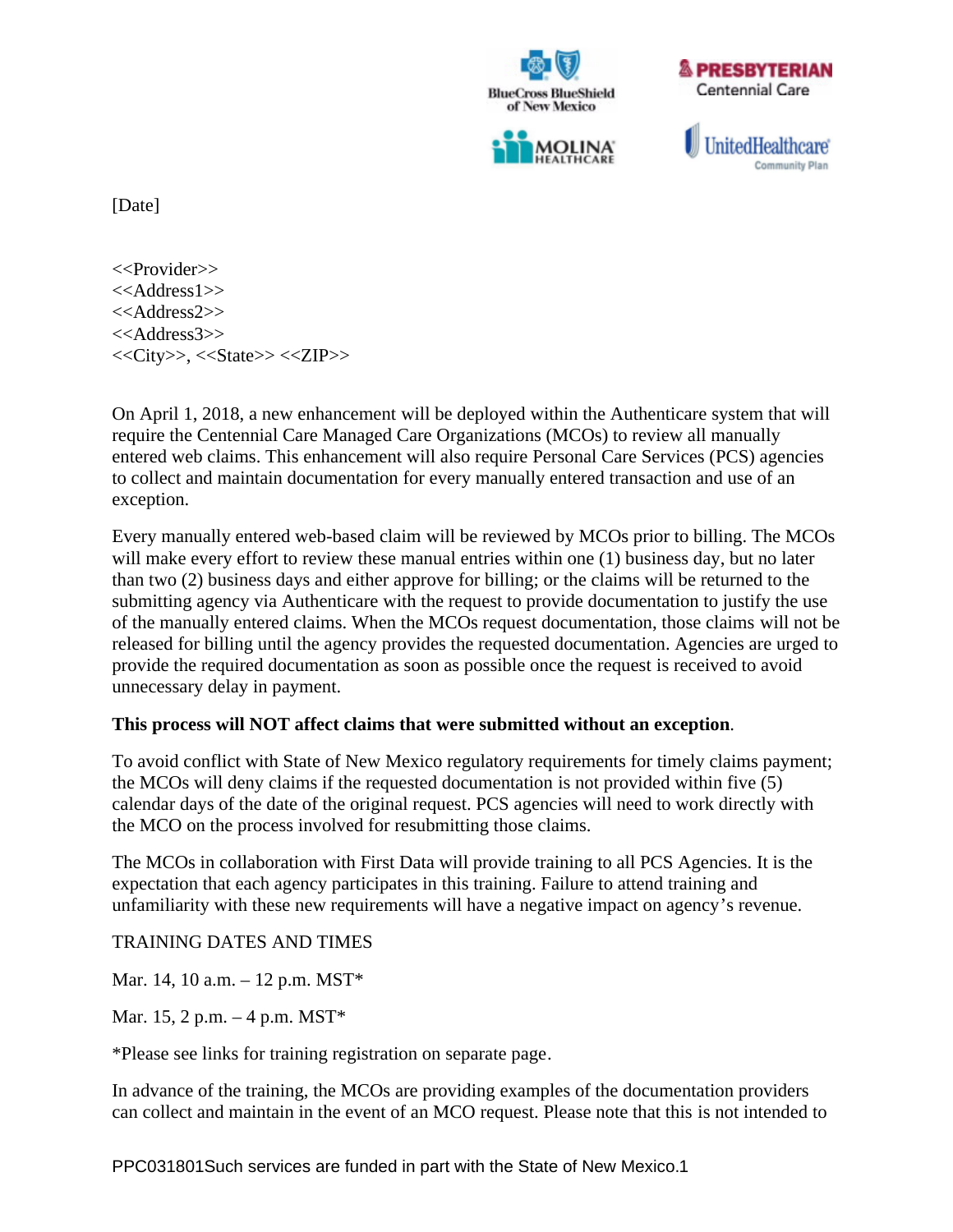be an all-inclusive list of documentation. In addition, please note that in some instances your agency may or may not receive requests for documentation from all MCOs. This is largely influenced by the number of members your agency has with each MCO and your agency's use of manually entered web-based claims with exception codes.

*Nothing in this communication, nor the fact that an MCO approves manually entered web based claims without requesting documentation should be interpreted as the MCOs releasing agencies from their contractual obligations for audits and other activities stipulated within your agency's contracts with the MCOs. The MCOs retain and reserve all rights contained within the contracts.* 

If your agency has any doubt or questions regarding documentation please communicate directly to the MCO requesting the documentation. This is very important; please do not contact another MCO with questions as they will not be able to provide support.

Below is the list of exceptions and examples of what documentation agencies may be required to submit to the MCO's if requested. If in doubt, please do not hesitate to reach out to the MCOs with questions. This list is not all inclusive nor is it intended to serve as PCS agency internal policies. Each agency is encouraged to develop their own policies and procedures to track caregiver compliance with EVV requirements.

## **Tablet Malfunction:**

A statement that the agency was able to resolve the tablet malfunction without engaging Mobility Exchange or First Data is acceptable. Please note that the MCOs are cognizant that, on occasion, technological solutions may fail. However, the MCOs would not expect this to be a consistent or on-going issue. Agencies are encouraged to develop internal processes to monitor.

## **Smartphone Malfunction:**

A statement that the agency was able to resolve the malfunction without engaging Mobility Exchange or First Data is acceptable. Please note that the MCOs are cognizant that, on occasion, technological solutions may fail. However, the MCOs would not expect this to be a consistent or on-going issue. Agencies are encouraged to develop internal processes to monitor.

#### **Landline or IVR Temporarily Unavailable:**

If no reference number is provided, a statement from the agency is acceptable. The MCOs recommend that agencies develop their own internal tracking mechanism to identify potential caregiver non-compliance in these instances. If it is determined that a member's landline availability is an unreliable resource for EVV utilization the agency should work with the caregiver to use their smartphone with the application and stipend or request a tablet.

Also, in instances that a phone line is disconnected, the MCOs understand that providers are not able to provide a proof of disconnected line for the members and MCOs do not expect members or agencies to provide proof of a disconnected landline, however the MCOs would not expect to see "landline disconnected" as justification for manual entry in perpetuity. The expectation is that if member's landline availability is an unreliable resource for EVV utilization the agency would work with the caregiver to use their smartphone with the application and stipend or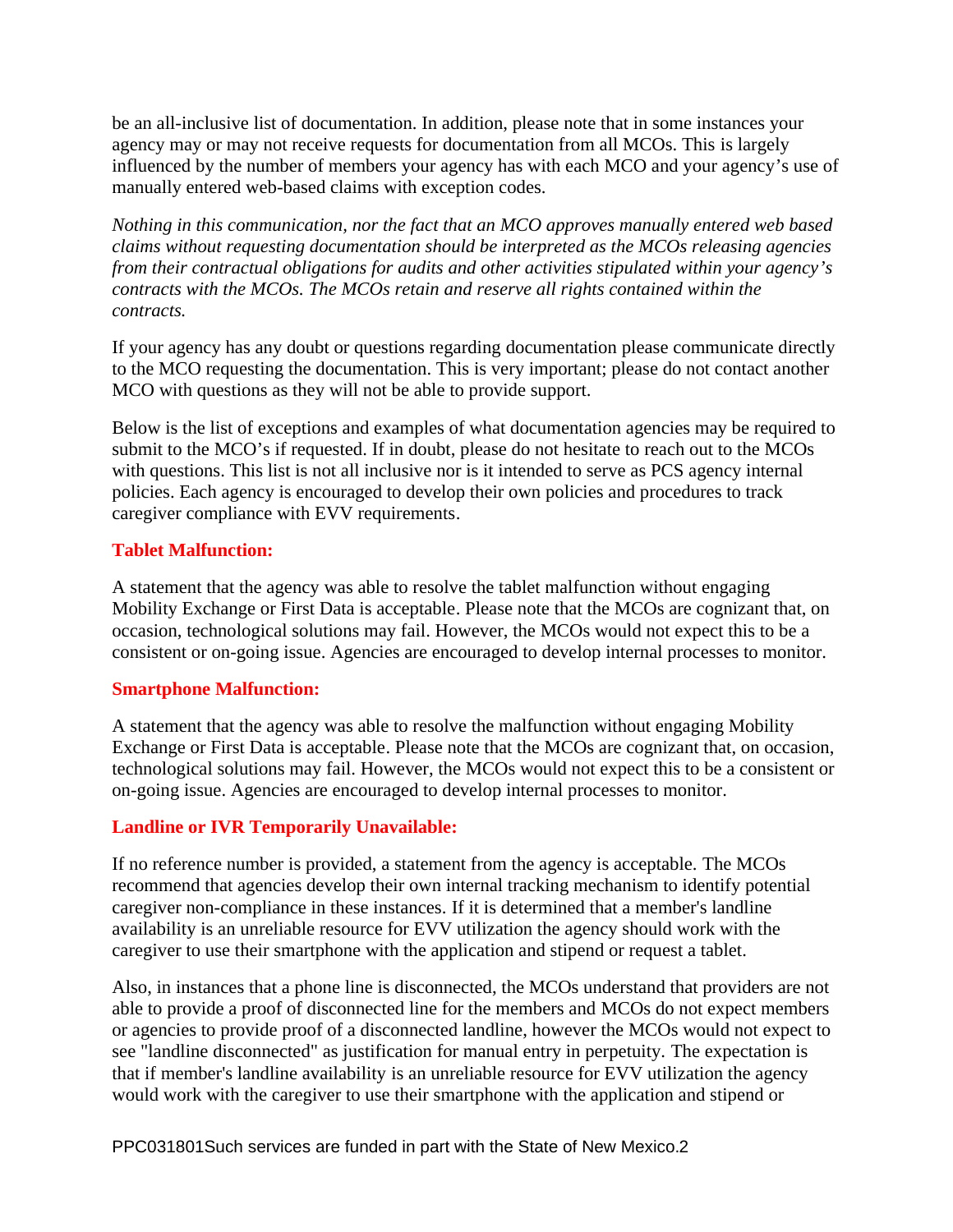request a tablet.

## **Tablet Not Delivered Timely:**

A reference or order number from Mobility Exchange is acceptable, please include the date you placed the tablet order, this will allow the MCOs to validate in the Mobility Exchange portal.

#### **Inclement Weather:**

Simply record the duration of the weather event and an explanation of why the weather prohibited use of EVV.

The MCOs would primarily expect to see this exception used when caregiver's are unable to travel to a location with either cellular service or Wi-Fi.

## **Electricity Outage:**

A statement that there was a brief, temporary power outage is acceptable. Please record the date and time.

In instances when electricity is disconnected, the MCOs understand that providers are not able to provide a proof of disconnection for the members and MCOs do not expect members or agencies to provide proof. However the MCOs would expect to see this reported to the member's Care Coordinator as lack of electricity may pose a health and safety risk to the member*. Reporting an electrical outage through Authenticare does not absolve the agency's requirements related to Critical Incident reporting.*

#### **Authorization issue:**

As agencies send MCOs the required spreadsheet with authorizations in Authenticare issues, including when an authorization is missing from Authenticare, can a provider state on the claim that the authorization issue has been sent to the MCO and the MCO verify with their authorization department? The MCOs **will be** responsible for internal coordination/confirmation.

#### **Substitute Caregiver:**

Simply record the name of the substitute caregiver as well as the name of the caregiver they substituted for.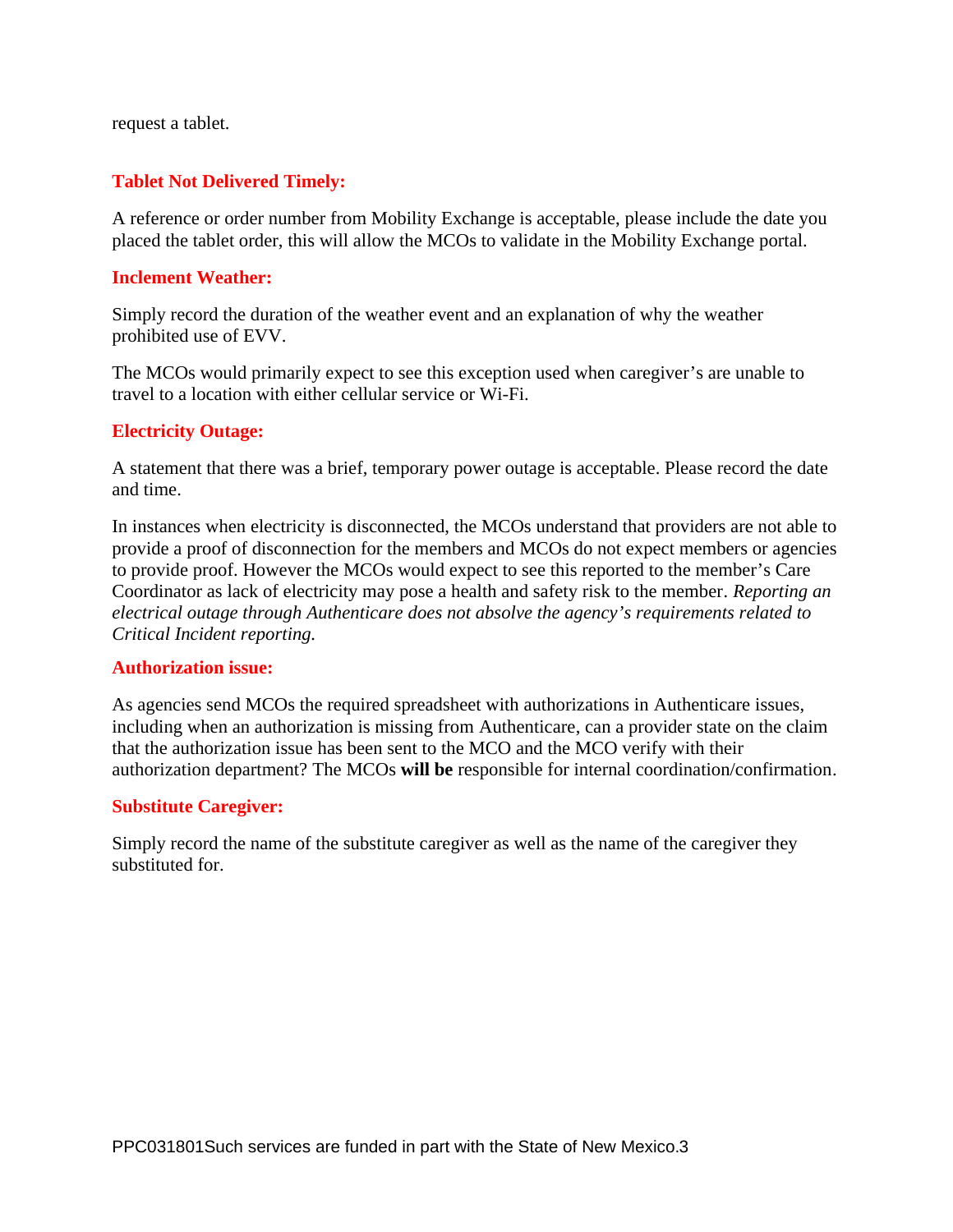# **Registration Link for Mar. 14, 2018**

Please register for AuthentiCare New Mexico - Payer Claim Review Training on Mar. 14, 2018 10 a.m. MST at:

<https://attendee.gotowebinar.com/register/46400879106427139>

AuthentiCare New Mexico - Payer Claim Review Training for Providers

After registering, you will receive a confirmation email containing information about joining the webinar.

Brought to you by GoToWebinar® Webinars Made Easy®

## **Registration Link for Mar. 15, 2018**

Please register for AuthentiCare New Mexico - Payer Claim Review Training on Mar. 15, 2018 2 p.m. MST at:

<https://attendee.gotowebinar.com/register/3935505447945527043>

AuthentiCare New Mexico - Payer Claim Review Training for Providers

After registering, you will receive a confirmation email containing information about joining the webinar.